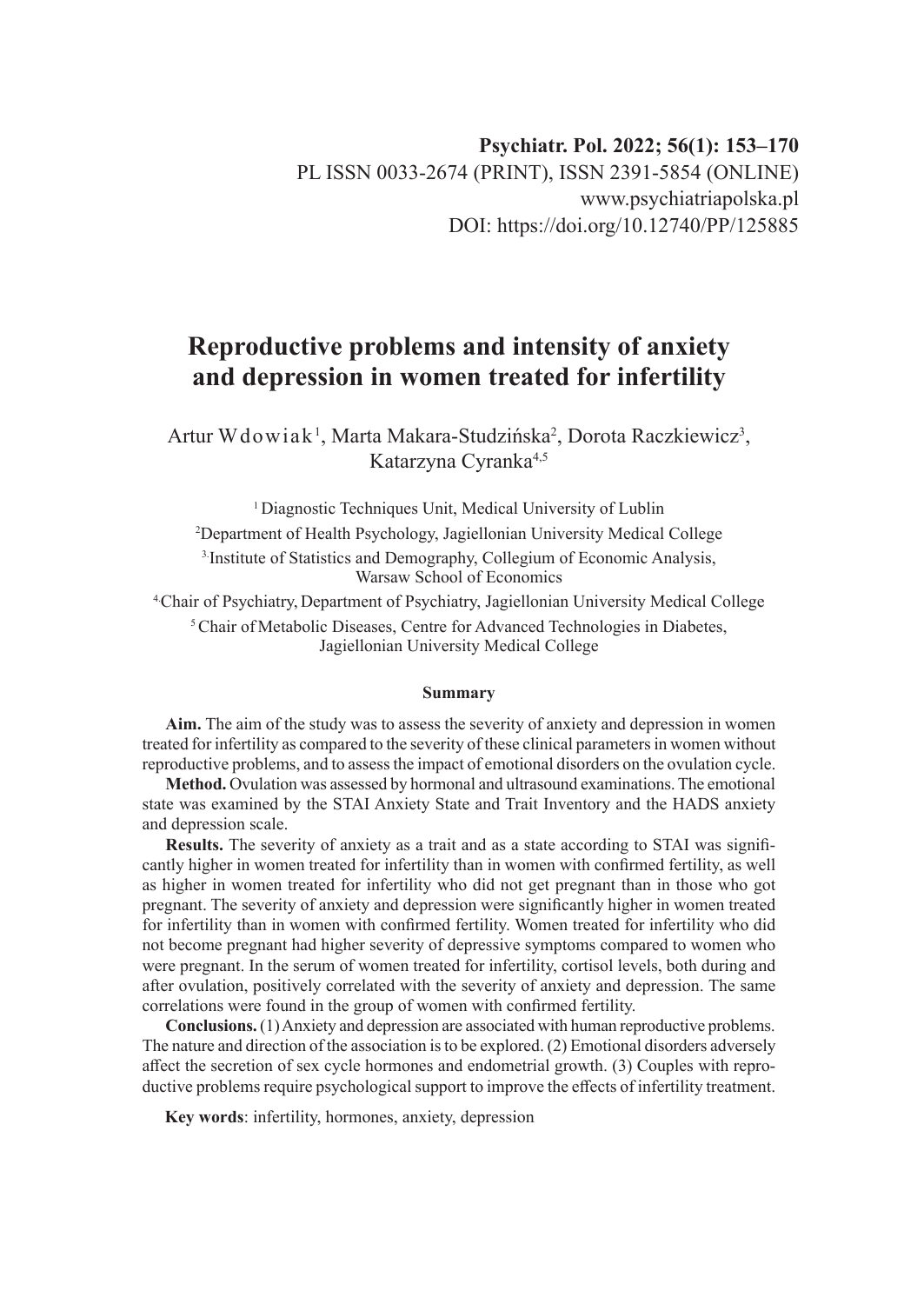## **Introduction**

Problems with having offspring occur in almost every fifth couple at reproductive age in the European Union [1, 2]. This problem shows an upward tendency, and its causes are very complex. Reproductive disorders are conditioned by both female and male factors [3]. In women, a proper menstrual cycle is responsible, among other things, for their reproductive capacity. Its normal course depends on the undisturbed function of the hypothalamic-pituitary-gonadal axis, additionally regulated by the cerebral cortex. This means that the emotional state of a woman may exert a negative effect on the quality of ovulation, and therefore, on getting pregnant [4].

The occurrence of emotional disorders is associated, among others, with crisis situations which an individual experiences in life, psychological resistance to stress, personality predispositions, culture of life in a given community, and socio-economic conditions. Reproductive problems may be crisis situations in which women experience a high level of stress and emotional disorders. Difficult emotional states experienced in such situation most often include: anxiety, changeability of feelings, irritability, emotional coldness, sadness, and despondency. Studies demonstrate that women who have problems with conception are twice as likely to be affected by emotional disorders than those who are fertile [5]. Moreover, previously existing emotional disorders, such as anxiety and depression, may have a negative effect on the outcome of infertility treatment [6, 7]. The situation of a larger number of cycles of infertility treatments [8] and stopping treatment before becoming pregnant [9] is especially traumatic for couples subjected to assisted reproduction technology.

Although it is well known that an increased level of stress, anxiety and depression exerts a negative effect on fertility in animal models, studies in humans remain incoherent due to individual differences and methodological defects. To-date, attempts to isolate single cause-effect relationships between stress and infertility have remained unsuccessful considering their multi-dimensional etiology. The relationship between reproductive problems and emotional disorders is explained, among others, by the concept of the effect of these disorders on the secretion of sex hormones [4].

The aim of the presented study was evaluation of the severity of anxiety and depression in women treated for infertility, compared to those without reproductive problems, and assessment of the effect of emotional disorders on the course of the menstrual cycle.

### **Materials and method**

## Studied group

The study was conducted in 2018 in the gynecology and obstetrics consulting room OVEA in Lublin. The study group included 200 women aged 23−30 with infertility diagnosed according to the WHO criteria. The control group was composed of 100 contemporaries who were confirmed fertile. The control group qualified women who had at least two children, and during the study used the mechanical means of contraception.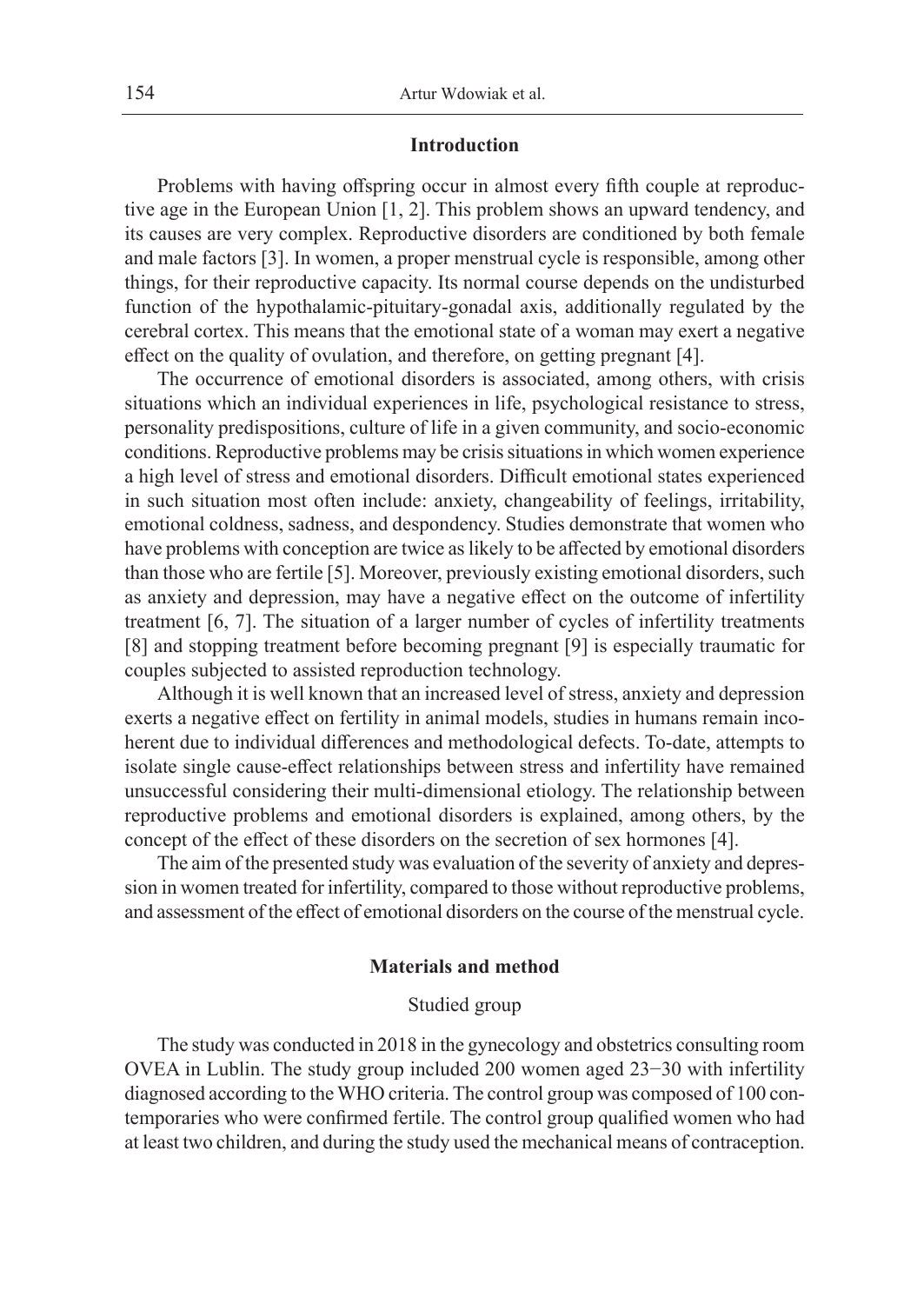In both examined groups, the following women were excluded from the study: those with chronic diseases: metabolic, neurological and cancerous, taking any drugs, dietary supplements, herbal preparations, with exception of folic acid, who had received psychiatric treatment or were participating or had participated in psychotherapy, including during adolescence, with ovulation disorders according to the WHO (Group 1 – hypogonadotropic hypogonadism, Group 2 – polycystic ovary syndrome, Group 3 – premature ovarian failure), and women with BMI below  $20 \text{ kg/m}^2$  or over  $30 \text{ kg/m}^2$ .

The mean age of the women who received treatment for infertility was  $26.7 \pm 1.9$ years, and their age did not significantly differ from the age of the women with confirmed fertility (mean  $26.8 \pm 1.8$  years), ( $p = 0.790$ ). 17 women from the study group, i.e., 8.5% got pregnant.

The study was voluntary and anonymous. It was performed on the first day of the subjects' ovulation. Consent to participate in the study was obtained from the examined women after previous explanation of its aim and course.

Consent for the research was obtained from the Bioethics Committee at the Medical University in Lublin (No. KE-0254/351/2018).

## Method of evaluating the course of menstrual cycle

The course of ovulation was evaluated without hormonal stimulation (hormonal and ultrasound examinations). The USG examination was performed using the ALOKA ProSound SSD 3500 system beginning from day 9 of the cycle until the rupture of the ovarian follicle. The size of the follicle and endometrial thickness were assessed on individual days. From day 9 of the cycle the levels of estradiol, progesterone and luteinizing hormone (LH) were examined. An increase in the level of LH above 10 was adopted as the day of ovulation. On the day of ovulation, thyroid stimulating hormone (TSH) and cortisol levels were additionally examined. On day 7 after ovulation, the levels of estradiol, progesterone and cortisol were determined, and endometrial thickness evaluated using ultrasonography (USG). Anti-Müllerian hormone (AMH) was determined on day 3 of the cycle. The pregnancy in women with the diagnosis of infertility was examined by testing human chorionic gonadotropin (HCG). Blood for hormone tests was collected at the blood collection facility in the OVEA consulting room, Antoniego Szczerbowskiego Street 5, 20-012 Lublin, by an authorized midwife. Blood samples were sent to the Diagnostyka Group authorized laboratory.

## Research instruments

## *State-Trait Anxiety Inventory (STAI) by C.D. Spielberger*

This inventory allows the differentiation between anxiety understood as transitory situationally conditioned state of an individual (state anxiety), and anxiety understood as a relatively permanent personality trait (trait anxiety).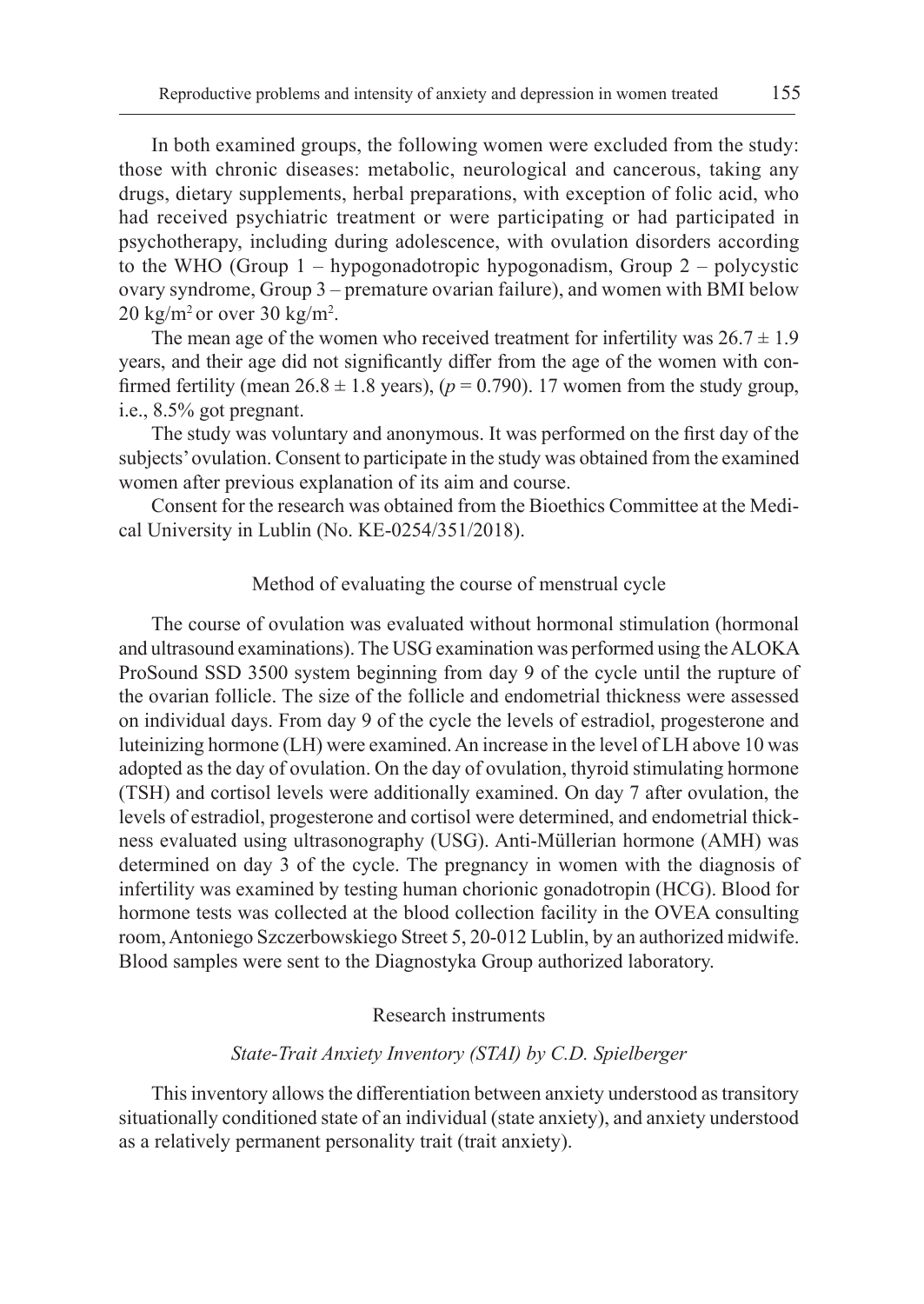The questionnaire consists of two scales: scale X-1 is used for examination of the state anxiety, whereas scale X-2 to examine trait anxiety. Each scale consists of 20 statements.

### *Hospital Anxiety and Depression Scale (HADS)*

This scale is used for self-assessment of the occurrence and severity of anxiety and depressive symptoms. It consists of two independent sub-scales, one of which assesses anxiety (HADS–A), and the other – depression (HADS–D). Each sub-scale contains 7 statements concerning the present status of the examined person [10].

The survey was performed on the day of ovulation.

## Statistical methods

Statistical analysis of the data was performed using the statistical software package STATISTICA 13, and the graphs using the Microsoft Excel spreadsheet and STATISTICA 13.

For categorical variables the following parameters were calculated: absolute numbers (*n*) and relative numbers (ratio between the number of individuals with a given category and the sample size, expressed in %); for continuous variables: minimum and maximum values and arithmetic means (mean, *M*), reflecting the average level, and standard deviations (standard deviation, *SD*), measuring the dispersion of the measurements around the arithmetic mean.

Student's *t*-test for the significance of differences between two mean values in independent samples was applied to compare age, hormone levels, and numerical severity of anxiety and depression between the study and the control groups. Considering large size of the samples, for the study and control groups, normal distribution of the parameter estimators could be assumed, according to the central limit theorem. For comparisons of the severity of anxiety and depression between the groups with and without pregnancy the Mann-Whitney *U* test was applied, considering a small number of pregnant women. The ranges of severity of anxiety and depression between the study group and the control group, and between the group with pregnancy and the group without pregnancy were investigated using chi-square test of independence. Correlation between hormone levels and severity of anxiety and depression were examined by means of Pearson correlation (*r*).

## **Results**

#### *Characteristic of menstrual cycle in the examined women*

The results of the analysis of menstrual cycle in the examined women are summarized in Table 1.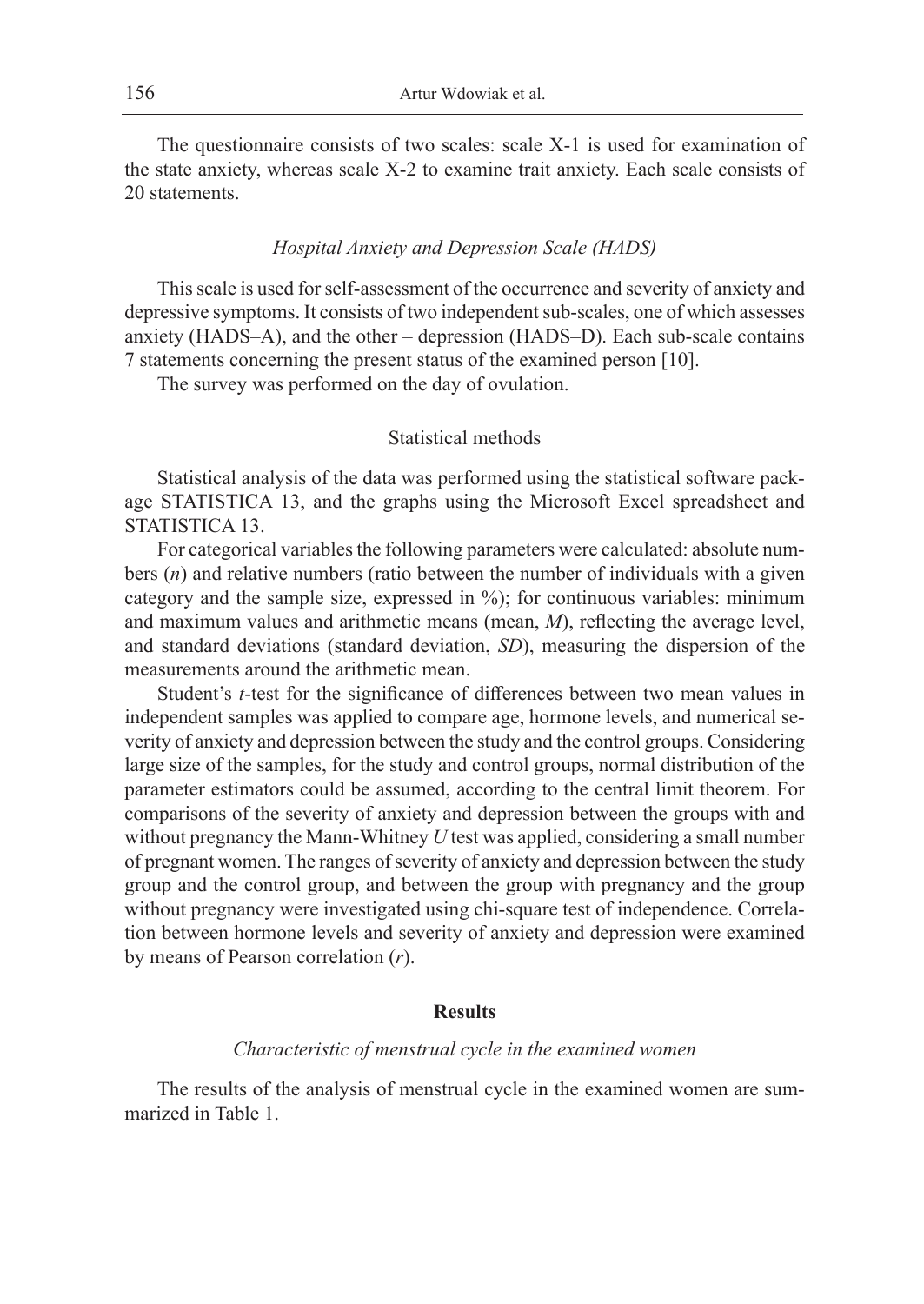|                       |              |                                                              | ,           |       |               |       |            |                        |       |                             |       |          |
|-----------------------|--------------|--------------------------------------------------------------|-------------|-------|---------------|-------|------------|------------------------|-------|-----------------------------|-------|----------|
| Variable              | $\supseteq$  | Menstrual cycle phase                                        | Study group |       | Control group |       | $\alpha^*$ | Pregnant<br>$(N = 17)$ |       | Not pregnant<br>$(M = 183)$ |       | Ħ,       |
|                       |              |                                                              | ⋝           | 8     | Σ             | 8     |            | Σ                      | 9     | ⋝                           | 8     |          |
| Ovulation             | Day of cycle |                                                              | 12.41       | 2.13  | 12.83         | 1.54  | 0.077      | 13.12                  | 1.96  | 12.34                       | 2.11  | 0.064    |
|                       |              | during ovulation                                             | 9.78        | 1.08  | 12.84         | 1.06  | 0.001      | 10.32                  | 1.55  | 9.73                        | 1.01  | 0.093    |
| Endometrial thickness | mm           | after ovulation                                              | 9.88        | 1.28  | 13.01         | 1.36  | 0.001      | 10.58                  | 1.98  | 9.82                        | 1.18  | 0.045    |
| Follicle size         | ξ            | during ovulation                                             | 1.86        | 0.20  | 1.90          | 0.25  | 0.144      | 1.87                   | 0.27  | 1.86                        | 0.19  | 0.775    |
| COR                   |              | during ovulation                                             | 212.30      | 40.54 | 140.72        | 28.74 | 0.001      | 162.24                 | 19.12 | 216.95                      | 38.85 | $-0.001$ |
|                       | lp/g/dl      | after ovulation                                              | 216.51      | 43.63 | 143.91        | 34.28 | 0.001      | 163.18                 | 17.58 | 221.46                      | 42.00 | $-0.001$ |
| AMH                   | ng/ml        | during ovulation                                             | 2.47        | 0.72  | 2.49          | 1.00  | 0.844      | 2.19                   | 0.52  | 2.49                        | 0.73  | 0.122    |
| TSН                   | µlU/ml       | during ovulation                                             | 1.76        | 0.33  | 1.71          | 0.43  | 0.303      | 1.59                   | 0.60  | 1.78                        | 0.29  | 0.823    |
| 舌                     | mlU/ml       | during ovulation                                             | 27.18       | 3.91  | 38.11         | 5.50  | 0.001      | 28.05                  | 4.32  | 27.10                       | 3.87  | 0.528    |
| E2/follicle           |              | during ovulation                                             | 206.73      | 49.93 | 266.44        | 52.16 | 0.001      | 279.76                 | 44.06 | 199.95                      | 44.84 | $-0.001$ |
|                       | pg/ml        | after ovulation                                              | 124.83      | 44.20 | 140.96        | 34.76 | 0.002      | 187.29                 | 5.41  | 119.03                      | 41.65 | 0.001    |
| PGN                   |              | during ovulation                                             | 1.01        | 0.34  | 1.04          | 0.37  | 0.409      | 1.04                   | 0.39  | 1.01                        | 0.34  | 0.921    |
|                       | ng/ml        | after ovulation                                              | 18.94       | 8.15  | 23.67         | 3.32  | 0.001      | 24.35                  | 3.53  | 18.43                       | 8.28  | 0.012    |
| * comparison betwee   |              | n the study croun and the control croun using Student's that |             |       |               |       |            |                        |       |                             |       |          |

Table 1. Menstrual cycle in the examined women Table 1. **Menstrual cycle in the examined women**

# comparison between the group where pregnancy has been achieved and where pregnancy has not been achieved, using Mann-Whitney U test # comparison between the group where pregnancy has been achieved and where pregnancy has not been achieved, using Mann-Whitney U testcomparison occurs a factory group and the control group and the comparison occurs in the statement of the control group and the control group of the control group. \* comparison between the study group and the control group using Student's t-test

Reproductive problems and intensity of anxiety and depression in women treated 157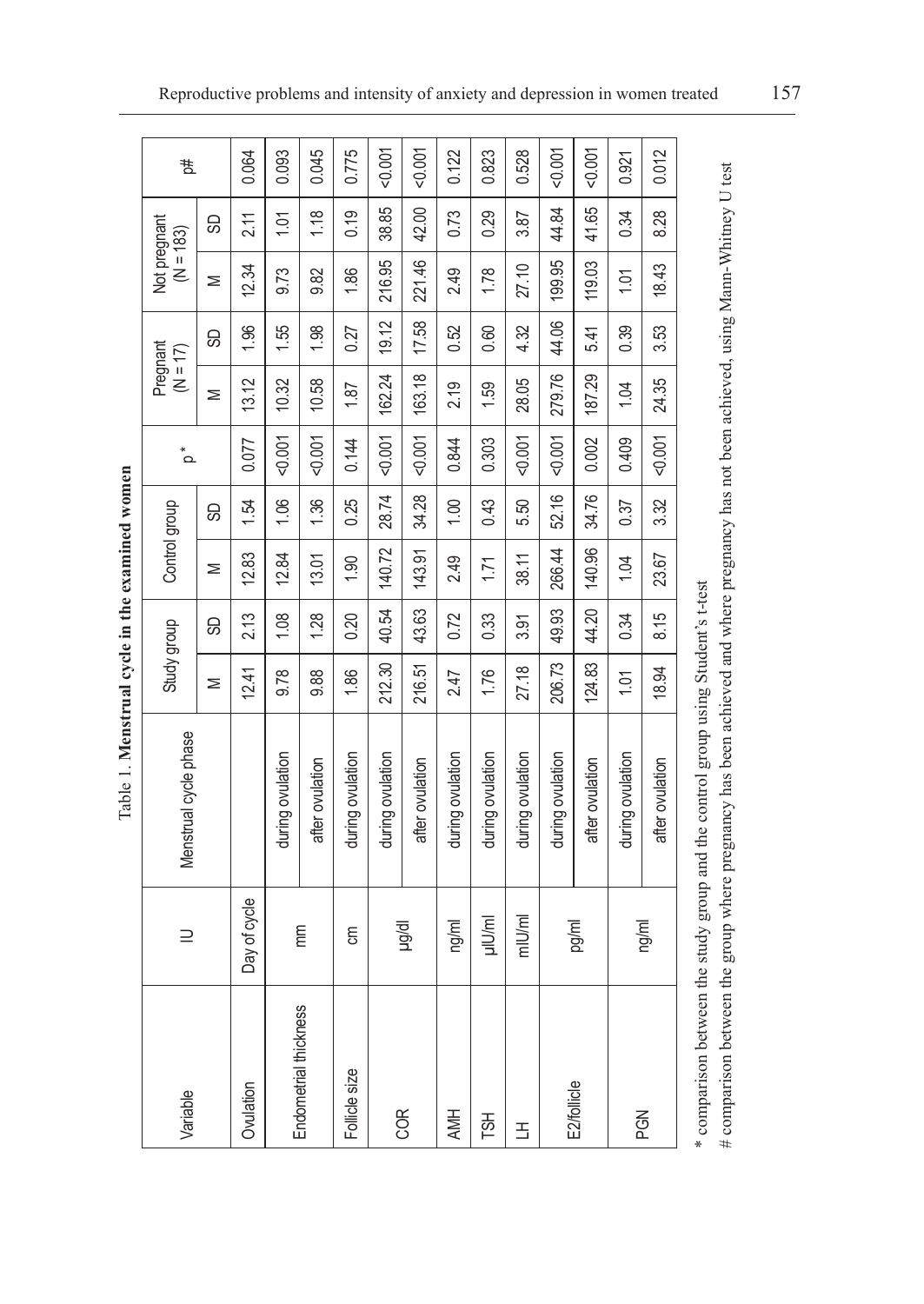The day of the ovulation (ovulation on the  $12<sup>th</sup>$  day of the cycle on average;  $p = 0.077$ ) did not significantly differ between the group of women treated for infertility and the group of women with confirmed fertility, as well as between the group of women treated for infertility who got pregnant and the group of those who did not get pregnant ( $p = 0.064$ ). The women treated for infertility had a significantly thinner endometrium, both during and after ovulation (approx. 10 mm on average), than women with confirmed fertility (approx. 13 mm on average;  $p \le 0.001$ ). The women treated for infertility who got pregnant had a significantly thicker endometrium after ovulation (10.58 mm on average) than those who did not get pregnant (9.82 mm on average;  $p = 0.045$ ). The thickness of the endometrium during ovulation did not differ significantly between the group of women treated for infertility who got pregnant and the group of women who did not get pregnant ( $p = 0.093$ ).

The size of the follicle (approx. 1.9 cm on average) during ovulation did not differ significantly between the group of women treated for infertility and the group of women with confirmed fertility  $(p=0.144)$  or between the group of women treated for infertility who got pregnant and the group of women who did not get pregnant ( $p = 0.775$ ). The results of ultrasound examinations indicate that the follicle ruptured in 189 women (94.50%) treated for infertility and in 96 women (96.00%) with confirmed fertility (no significant differences between these percentages;  $p = 0.574$  for the chi-square test).

The serum cortisol concentration, both during and after ovulation, was significantly higher in women treated for infertility (212 μg/dl and 217 μg/dl on average, respectively) than in women with confirmed fertility (141 μg/dl and 144 μg/dl on average, respectively;  $p \leq 0.001$ ), as well as in women who did not get pregnant (217 μg/dl and 221 μg/dl on average, respectively) compared with women who got pregnant (162 μg/dl and 163 μg/dl on average, respectively; *p* <0.001).

Serum concentrations of AMH (over 2 ng/ml on average) and TSH (approx. 1.7 μIU/ml on average) did not differ significantly between the group of women treated for infertility and the group of women with confirmed fertility, or between the group of women treated for infertility who got pregnant and the group of women who did not get pregnant ( $p > 0.05$ ).

Serum LH concentration during ovulation was significantly lower in women treated for infertility (27 mIU/ml on average) than in women with confirmed fertility (38 mIU/ml; *p* <0.001), and it did not differ significantly between the group of women treated for infertility who got pregnant (28 mIU/ml on average) and the group of women who did not get pregnant  $(27 \text{ mIU/ml})$  on average;  $p = 0.528$ ).

Serum estradiol concentration per follicle, both during and after ovulation, was significantly lower in women treated for infertility (207 pg/ml and 125 pg/ml on average, respectively) than in women with confirmed fertility (266 pg/ml and 141 pg/ml on average, respectively; *p* <0.001 and <0.002, respectively), as well as in women treated for infertility who did not get pregnant (200 pg/ml and 119 pg/ml on average, respectively) compared to those who got pregnant (280 pg/ml and 187 pg/ml on average, respectively;  $p \le 0.001$ ).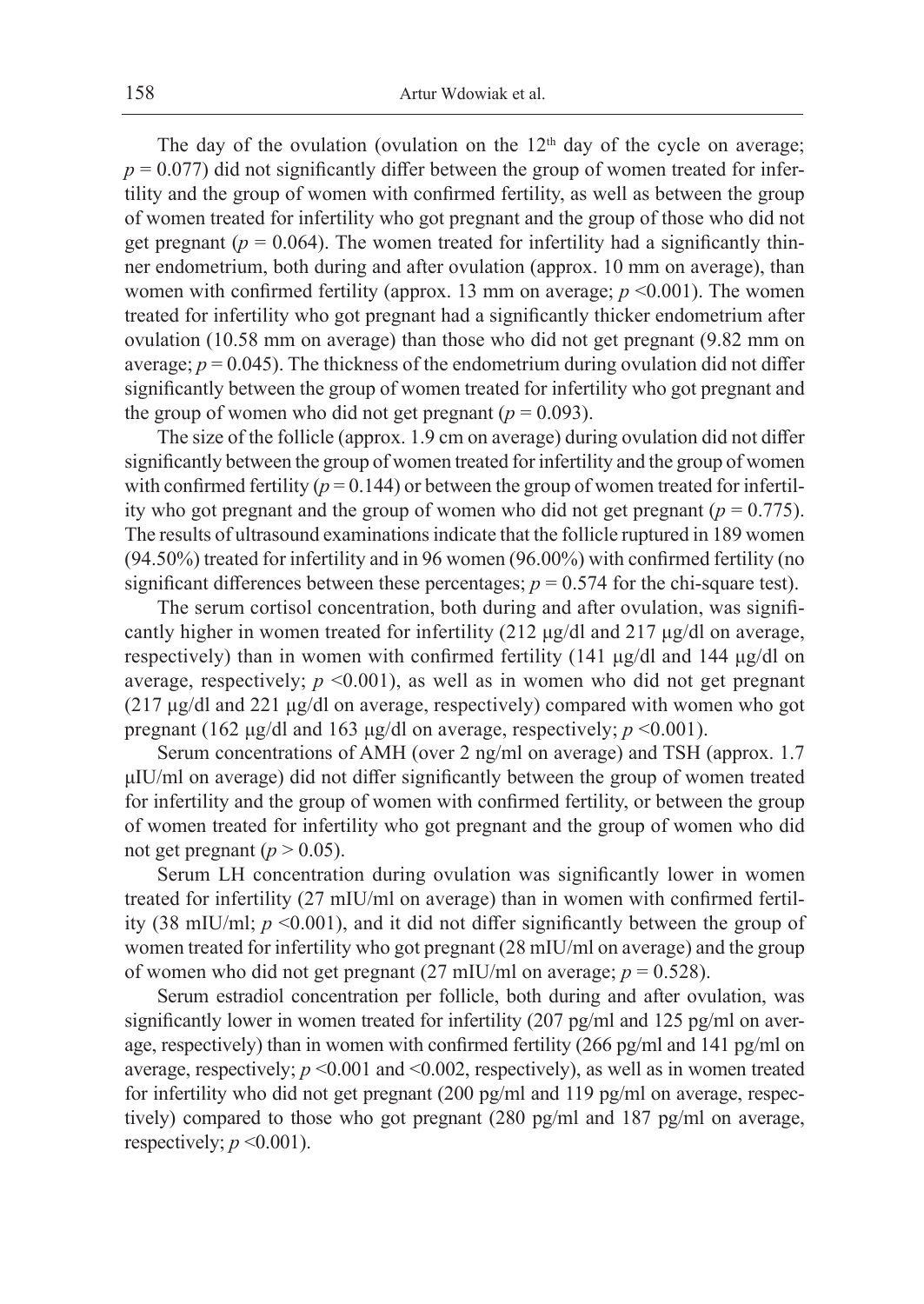Serum progesterone concentration during ovulation (approx. 1 ng/ml on average,) did not differ significantly between the group of women treated for infertility and the group of women with confirmed fertility  $(p = 0.409)$  or between the group of women treated for infertility who got pregnant and a group of women who did not get pregnant  $(p = 0.921)$ . However, the serum progesterone concentration after ovulation was significantly lower in women treated for infertility (19 ng/ml on average) than in women with confirmed fertility  $(24 \text{ ng/ml on average}; p \le 0.001)$ , as well as in women treated for infertility who did not get pregnant (18 ng/ml on average) compared with those who got pregnant (mean 24 ng / ml;  $p = 0.012$ ).

## *Severity of anxiety and depression in the examined women*

The severity of trait and state anxiety according to the STAI (Figure 1) was significantly higher in women treated for infertility (about 70 on average) than in women with confirmed fertility (about 13 on average), and also higher in women treated for



Figure 1. **Severity of trait and state anxiety according to the STAI (in points) in the examined women**

Mean; Mean  $\pm$  SD; Whisker: Min-Max

Comparison of severity of trait anxiety between the study group and the control group  $p \le 0.001$ ; state anxiety p <0.001 (Student's t-test).

Comparison of severity of trait anxiety between women who got pregnant and women who did not get pregnant p <0.001; state anxiety p <0.001 (Mann-Whitney U test).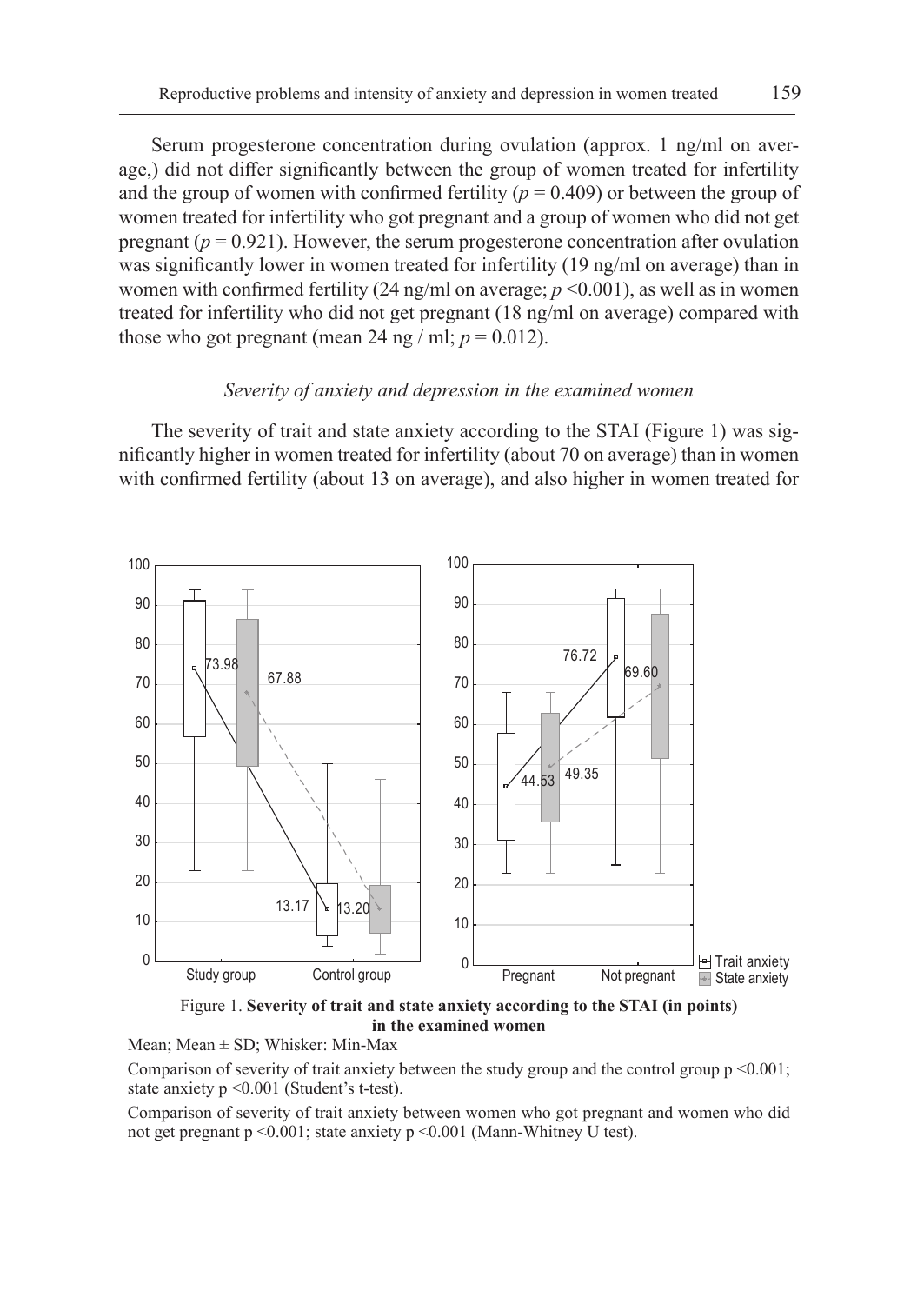infertility who did not get pregnant (about 70 on average) compared to those who get pregnant (45 and 49 on average, respectively;  $p \le 0.001$ ).

Raw scores for the severity of the symptoms of anxiety and depression according to the HADS (Figure 2) were significantly higher in women treated for infertility (about 12 on average) compared to women with confirmed fertility (5 and 1.5 on average, respectively;  $p \le 0.001$ ). The severity of the symptoms of anxiety according to the HADS did not significantly differ between the group of women treated for infertility whom got pregnant (11.65 on average) and the group of women whom did not get pregnant (11.91 on average;  $p = 0.534$ ). Raw scores or the severity of the symptoms of depression according to the HADS were significantly higher in women treated for infertility who did not get pregnant (12.37 on average) compared to those who got pregnant (9.41 on average;  $p = 0.001$ ).



Figure 2. **Severity of anxiety and depressive symptoms according to the HADS (in points) in the examined women**

Mean; Mean  $\pm$  SD; Whisker: Min-Max

Comparison of severity of anxiety symptoms between the study group and the control group p <0.001; depressive symptoms p <0.001 (Student's t-test).

Comparison of severity of anxiety symptoms between women who got pregnant and women who did not get pregnant  $p = 0.534$ ; depressive symptoms  $p=0.001$  (Mann-Whitney U test).

After grouping the raw results of the severity of trait and state anxiety according to the STAI into severity intervals, significant differences may also be seen between the group of women treated for infertility and the group of women with confirmed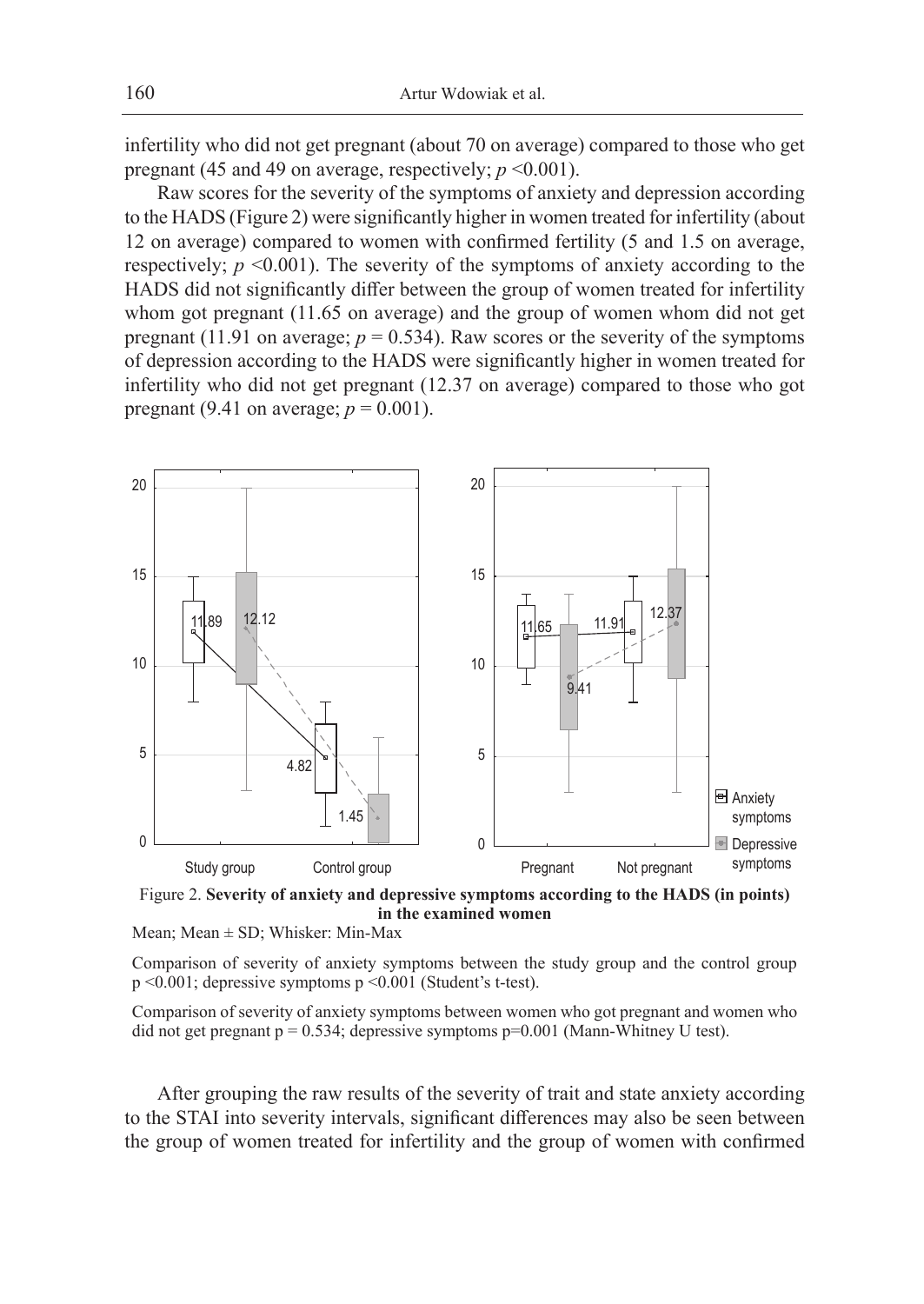fertility, as well as between the group of women treated for infertility who did not get pregnant and those who got pregnant (Figure 3). A significantly greater percentage of women treated for infertility had moderate or severe trait and state anxiety, and a significantly lower percentage – mild trait and state anxiety compared to the group of women with confirmed fertility.



Figure 3. **Severity of trait and state anxiety according to the STAI (% of women)**

Comparison of severity of trait anxiety between the study group and the control group  $p \le 0.001$ ; state anxiety p <0.001 (chi-square test).

Comparison of severity of trait anxiety between women who got pregnant and women who did not get pregnant  $p = 0.003$ ; state anxiety  $p = 0.038$  (chi-square test).

Severe trait and state anxiety was present only in women treated for infertility who did not get pregnant (42% and 21%, respectively). All women treated for infertility who got pregnant had moderate trait anxiety, and 94% of them had moderate state anxiety.

The results of the severity of anxiety and depressive symptoms according to the HADS are presented in Figure 4. All women with confirmed fertility had mild anxiety symptoms, while 76% of women treated for infertility had moderate, and 22.5% of them had severe anxiety symptoms. Depressive symptoms did not occur in 29% of women with confirmed fertility, 71% of them had mild depressive symptoms, and none of them had moderate or severe depressive symptoms. On the other hand, 70% of women treated for infertility had moderate depressive symptoms, 22% – severe, 8% – mild, and none of the women had no such symptoms.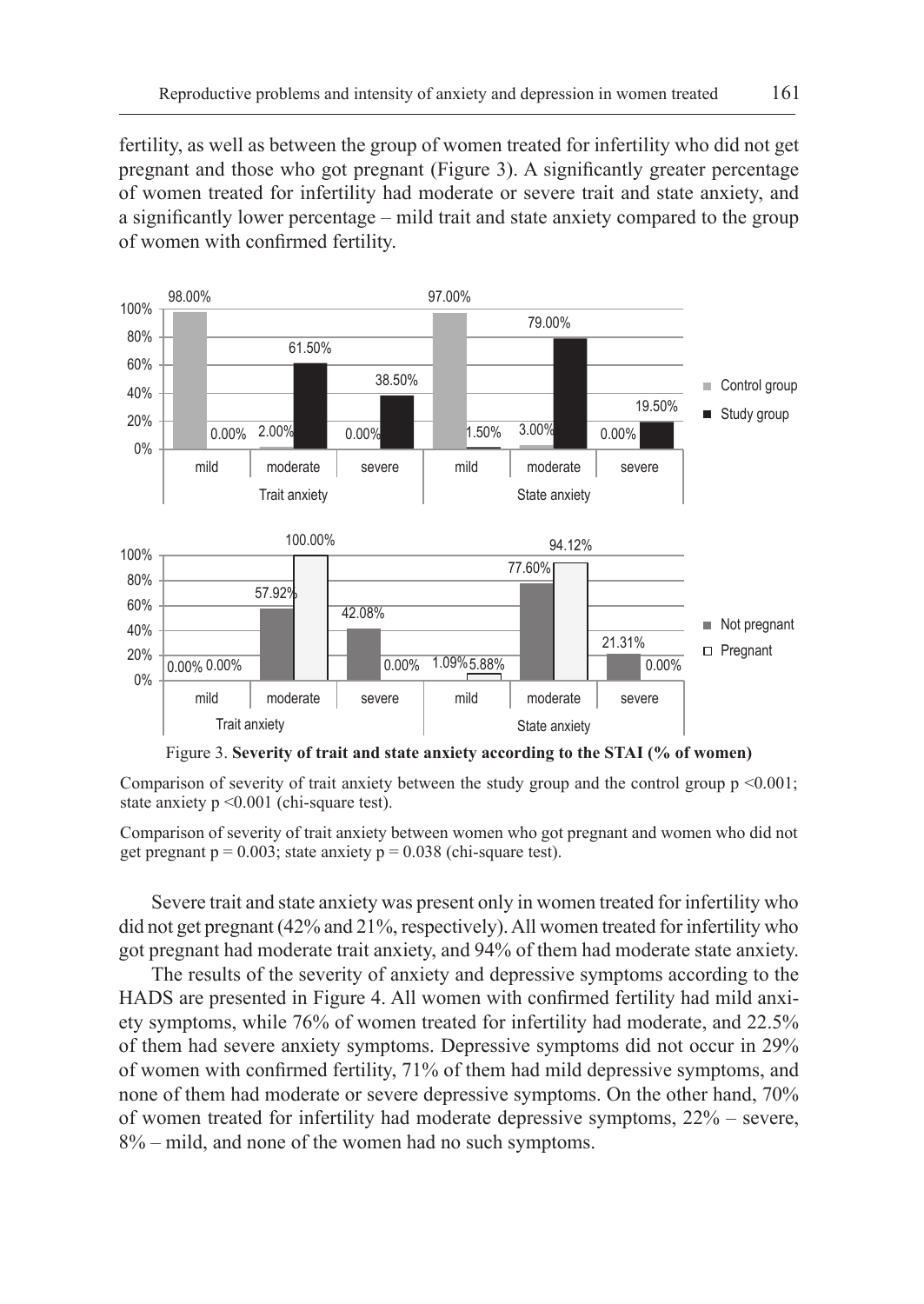

**women)**

Comparison of severity of anxiety symptoms between the study group and the control group  $p \le 0.001$ ; depressive symptoms p <0.001 (chi-square test).

Comparison of severity of anxiety symptoms between women who got pregnant and women who did not get pregnant  $p = 0.866$ ; depressive symptoms  $p = 0.002$  (chi-square test). Porównanie nasilenia objawów lękowych między kobietami, u których uzyskano ciążę, a kobietami, u których nie uzyskano ciąży p = 0,866; depresyjnych p = 0,002 (test chi-kwadrat).

24% of women treated for infertility who did not get pregnant had severe depressive symptoms, 71% – moderate, and 6% – mild. On the other hand, among women treated for infertility who get pregnant, 29% had mild depressive symptoms, 70% – moderate, but none of them had severe depressive symptoms.

## *Severity of anxiety and depression and hormone serum concentration in the examined women*

The correlations between the severity of anxiety and depressive symptoms and the concentrations of hormones in the serum of the examined women are presented in Table 2. In the serum of the women treated for infertility, the cortisol concentration, both during and after ovulation, positively correlated with the severity of trait and state anxiety, as well as the symptoms of anxiety and depression. The same correlations were observed in the group of women with confirmed fertility (with the exception of symptoms of anxiety).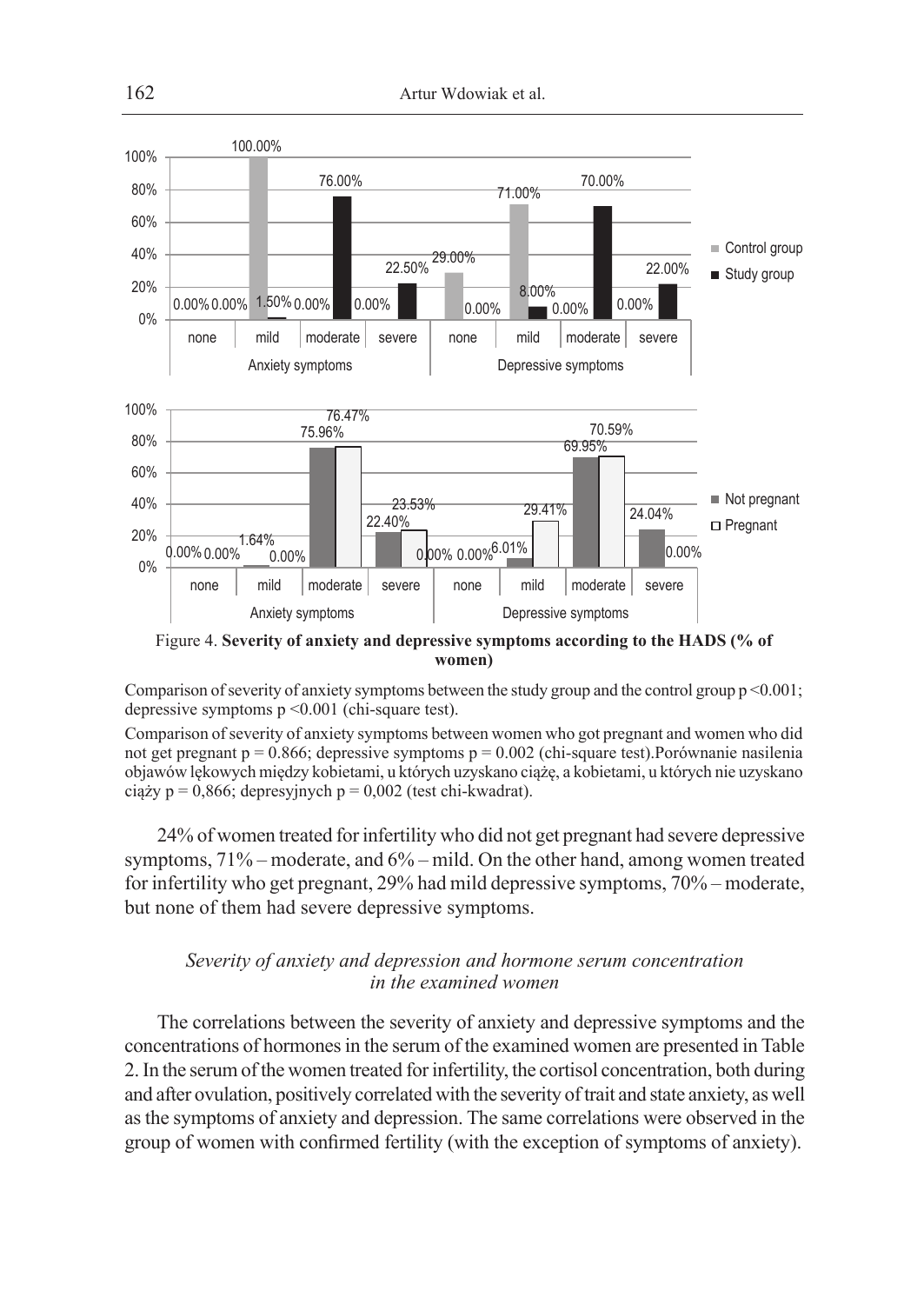Table 2. Correlations between the severity of anxiety and depression (in points) and hormone serum concentration in the examined women Table 2. **Correlations between the severity of anxiety and depression (in points) and hormone serum concentration in the examined women**

| Control group<br>Study group | HADS-symptoms |            | $\Omega$ | 0.002               | 0.001              | 0.003               | 0.270               | 0.044              | 0.227               | 0.001                   |
|------------------------------|---------------|------------|----------|---------------------|--------------------|---------------------|---------------------|--------------------|---------------------|-------------------------|
|                              |               | depression |          | 0.302               | 0.366              | $-0.291$            | $-0.112$            | $-0.202$           | $-0.122$            | $-0.325$                |
|                              |               |            | $\Omega$ | 0.324               | 0.361              | 0.903               | 0.498               | 0.534              | 0.347               | 0.043                   |
|                              |               | anxiety    |          | 0.100               | 0.092              | 0.012               | $-0.069$            | $-0.063$           | $-0.095$            | $-0.203$                |
|                              |               |            | $\Omega$ | 1001                | 0.001              | 0.166               | 0.228               | 0.001              | 0.763               | 0.422                   |
|                              |               | state      |          | 0.422               | 0.470              | $-0.140$            | $-0.122$            | $-0.323$           | $-0.031$            | $-0.081$                |
|                              | STAI-anxiety  |            | Ω        | 0.001               | 0.001              | 0.001               | 0.089               | 0.444              | 0.545               | 0.180                   |
|                              |               | trait      |          | 0.454               | 0.490              | $-0.335$            | $-0.171$            | $-0.078$           | 0.061               | $\left  -0.135 \right $ |
|                              | HADS-symptoms |            | $\Omega$ | 0.001               | 0.001              | 0.320               | 0.001               | 0.001              | 0.909               | 10000                   |
|                              |               | depression |          | 0.703               | 0.744              | $-0.071$            | $-0.643$            | $-0.673$           | 0.008               | $-0.626$                |
|                              |               | anxiety    | $\Omega$ | 50001               | 0.001              | 0.019               | 0.000               | 0.000              | 0.816               | 1001                    |
|                              |               |            | L,       | 0.300               | 0.351              | $-0.166$            | $-0.279$            | $-0.277$           | $-0.017$            | $-0.283$                |
|                              | STAI-anxiety  | state      | $\Omega$ | 0.001               | 0.001              | 0.022               | $-0.001$            | $-0.001$           | 0.971               | < 0.001                 |
|                              |               |            |          | 0.708               | 0.737              | $-0.162$            | $-0.646$            | $-0.714$           | 0.003               | $-0.639$                |
|                              |               | trait      | Ω        | 0.001               | 0.001              | 0.009               | $-0.001$            | 0.001              | 0.270               | $-0.001$                |
|                              |               |            |          | 0.615               | 0.607              | $-0.183$            | $-0.641$            | $-0.709$           | $-0.078$            | $-0.378$                |
| byseud<br>Menstrual cycle    |               |            |          | ovulation<br>during | ovulation<br>after | during<br>ovulation | ovulation<br>during | ovulation<br>after | during<br>ovulation | ovulation<br>after      |
|                              | Hormones      |            |          |                     | COR (hg/dl)        | (lm\Ulm) HJ         | E2/follicle (pg/ml) | <b>HOW/MI</b>      |                     |                         |
|                              |               |            |          |                     |                    |                     |                     |                    |                     |                         |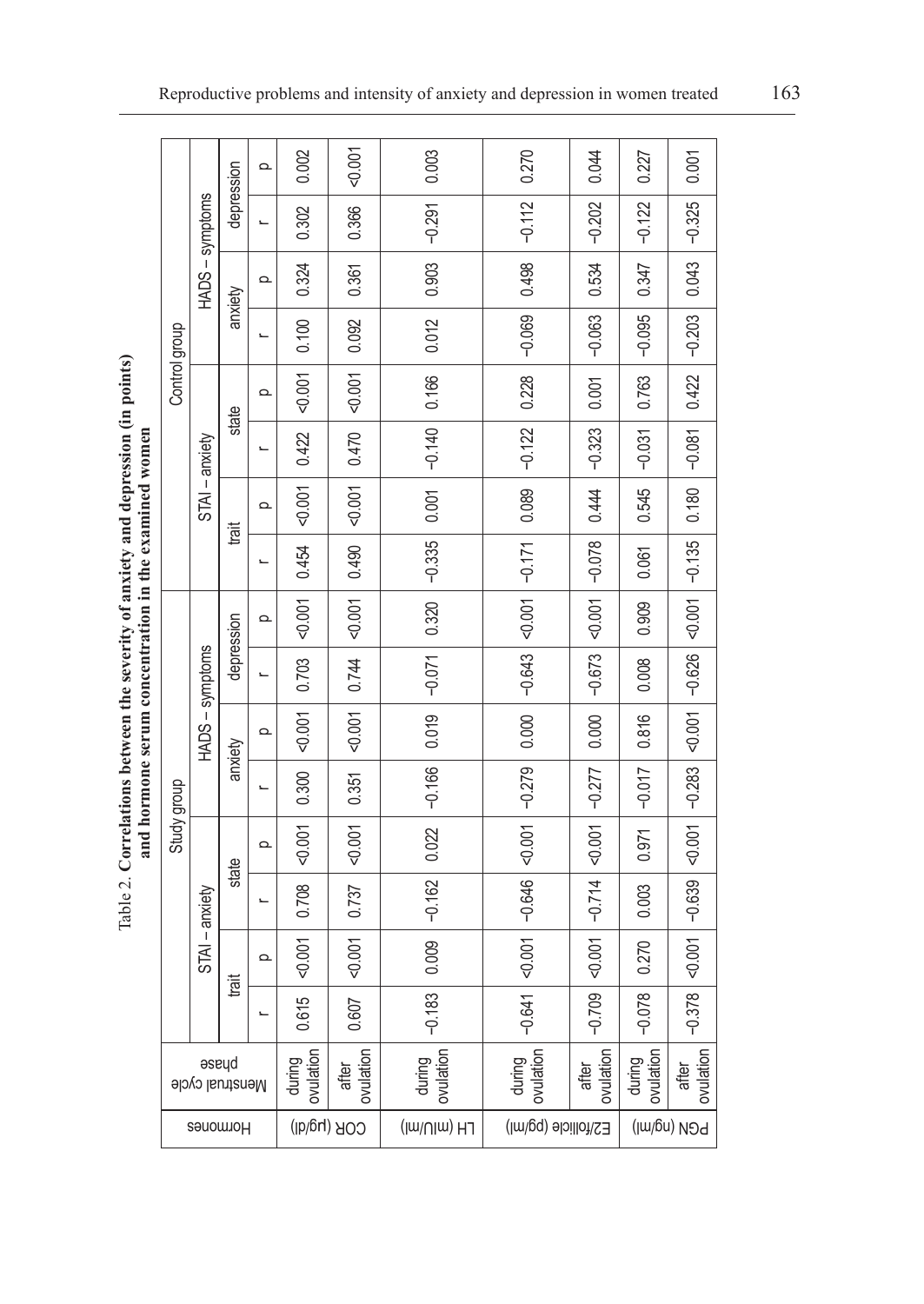The LH concentration during ovulation negatively correlated with the severity of trait and state anxiety and the symptoms of anxiety in women treated for infertility, as well as with the severity of state anxiety and the symptoms of depression in women with confirmed fertility. However, no correlation was found between the LH concentration and: severity of the symptoms of depression in women treated for infertility, severity of state anxiety and the symptoms of anxiety in women with confirmed fertility.

In the serum of women treated for infertility, the estradiol concentration, both during and after ovulation, negatively correlated with the severity of trait and state anxiety, and the symptoms of anxiety and depression. In turn, in women with confirmed fertility the estradiol concentration per follicle after ovulation negatively correlated with the severity of state anxiety and the symptoms of depression. In this group, no correlation was found between the estradiol concentration and the results of the HADS and STAI. No correlation was observed between the progesterone concentration during ovulation and the results of the HADS and STAI in both women treated for infertility and those with confirmed fertility. However, the progesterone concentration after ovulation negatively correlated with the severity of trait and state anxiety, and the symptoms of anxiety and depression in women treated for infertility, and with the severity of the symptoms of depression in women with confirmed fertility. In this group, no correlation was found between the progesterone concentration after ovulation and the severity of trait and state anxiety, and the symptoms of anxiety.

#### **Discussion**

The study showed that the emotional state of women subjected to infertility therapy was worse than that of their contemporaries having offspring. In women with reproductive problems, the severity of emotional disorders was higher than in those with confirmed fertility. Similar observations are described in international literature; however the reports concerning this problem are ambiguous. Some studies confirmed profound reproductive consequences of emotional disorders  $[11-16]$ , whereas others showed a small effect or lack of relationship [17–23].

Smeenk et al. [8] indicate that anxiety and depression are significantly negatively correlated with the outcome of pregnancy in a multi-centre perspective study in 2001. The same group of researchers were not able to repeat this conclusion in the subsequent study conducted in 2009 [9]. Studies published by Chi et al. [24] and Ramezanzadeh et al. [25] demonstrated that reproductive problems exert a negative effect on the quality of life, leading to anxiety, depression, isolation, frustration, sense of unattractiveness, and may also cause identity disorders. The results of these studies are coherent with those conducted in Iran, where it was found that women with reproductive disorders experienced more severe depression, compared to infertile men [26]. Studies carried out in Japan confirmed that an increased depression and anxiety in women subjected to infertility therapy may result from the lack of support on the part of their spouses and the experienced stress [27].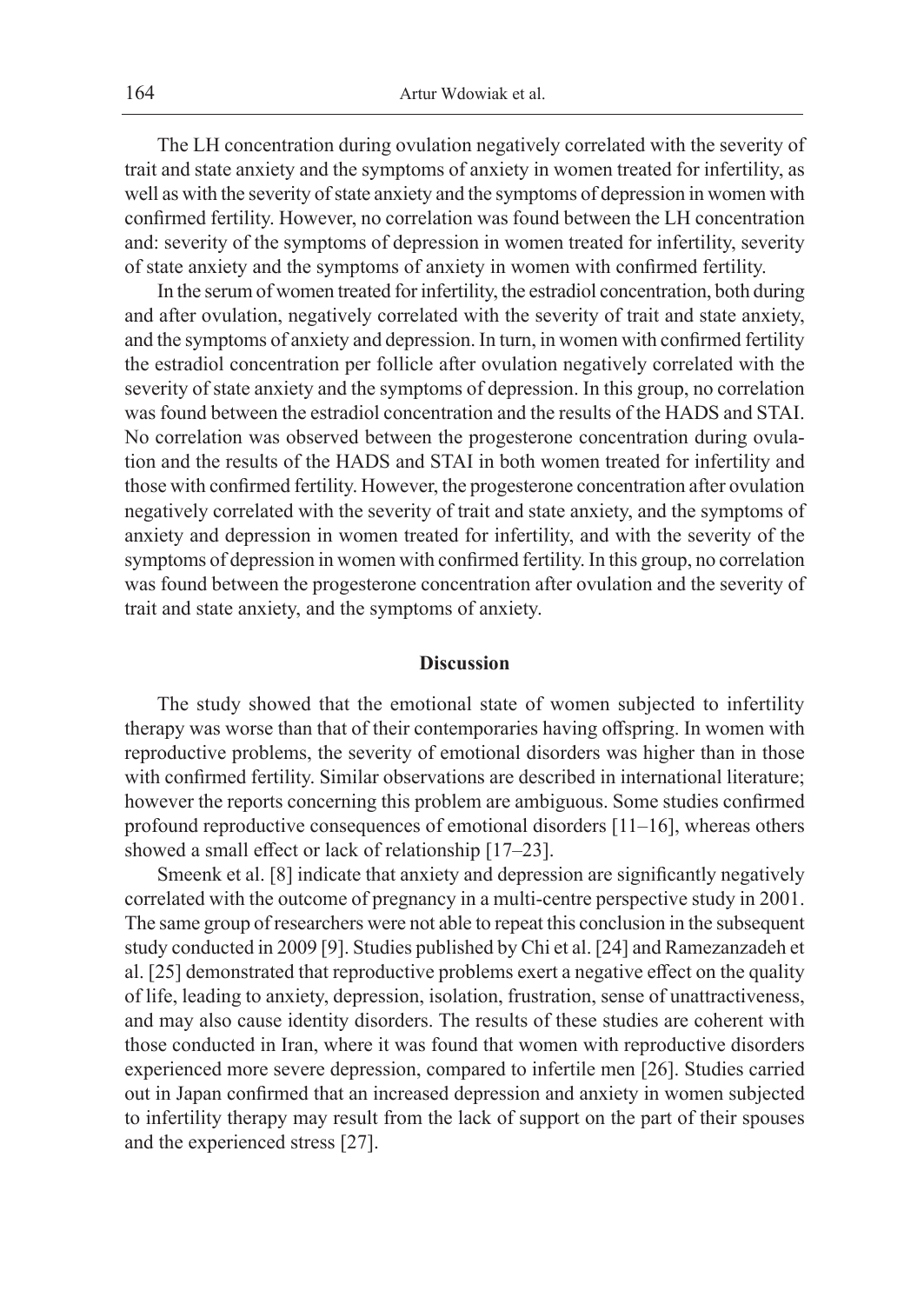Bolsoy et al. [28] conducted research in a group of 248 patients with the diagnosis of infertility in Turkey and showed that the quality of life in the physical, psychological and social domains did not differ between infertile women and infertile men. However, the results in the environmental domain were considerably higher in infertile women than men [28]. Differences observed in the results of studies conducted in many places worldwide may be conditioned by religious, cultural and economic differences in particular countries. Nevertheless, these studies demonstrate that the cause of emotional disorders among women treated for infertility may be a decrease in their quality of life in various spheres.

Lakatos et al. [29], in their studies conducted in Hungary, obtained results similar to those in the presented study. The study was carried out in a group of 225 women (134 with primary infertility and 91 fertile), where a higher level of depression measured using the BDI, as well as higher STAI values, were observed among women with reproductive disorders. However, in the presented study, women treated for infertility had higher STAI values, compared to the study by Lakatos et al. [29].

Based on the results obtained in this study, it may be presumed that during infertility therapy women with less severe anxiety and depression got pregnant more often. Similar relationships were described by Terzioglu et al. [30] who, using the STAI and BDI questionnaires, examined 217 women treated for infertility in Turkey. The researchers confirmed that a greater severity of anxiety and depression during therapy occurred in women who did not get pregnant. Other studies demonstrated that emotional disorders in patients treated by *in vitro* fertilization method were accompanied by a lower percentage of obtained pregnancies [11–13, 16, 31]. However, there are also researchers who presented opposite results of research, and postulated a small effect or lack of relationship between emotional disorders and getting pregnant during infertility treatment [18–22].

The presented study demonstrated that the severity of the symptoms of anxiety and depression among women with confirmed fertility, as well as those trying to get pregnant, increases the secretion of cortisol, which is in accordance with the reports presented in numerous reports [e.g., 32, 33]. In the serum of women treated for infertility, the level of estradiol decreased under the effect of the severity of trait and state anxiety, and the symptoms of anxiety and depression. This decreased secretion of estradiol may be the result of stress-induced suppression of the release of pituitary gonadotropins, and also the direct effect of glucocorticoids and sympathetic innervation on the activity of gonads, which is confirmed by scientific reports [34]. The inhibitory effect of stress is initiated by corticotropin-releasing hormone (CRH) – mediating the suppression of the gonadotropin-releasing hormone (GnRH) pulse generator and reducing the subsequent pituitary gonadotropin release described in rats [35], in sheep [6], in non-human primates [37], as well as in humans [38].

In Poland, the importance of psychological parameters in the context of lack of children was studied by Kalus and Szymańska [39]. The participants postponed taking on parental roles for a specified time or declared voluntary childlessness. The analysis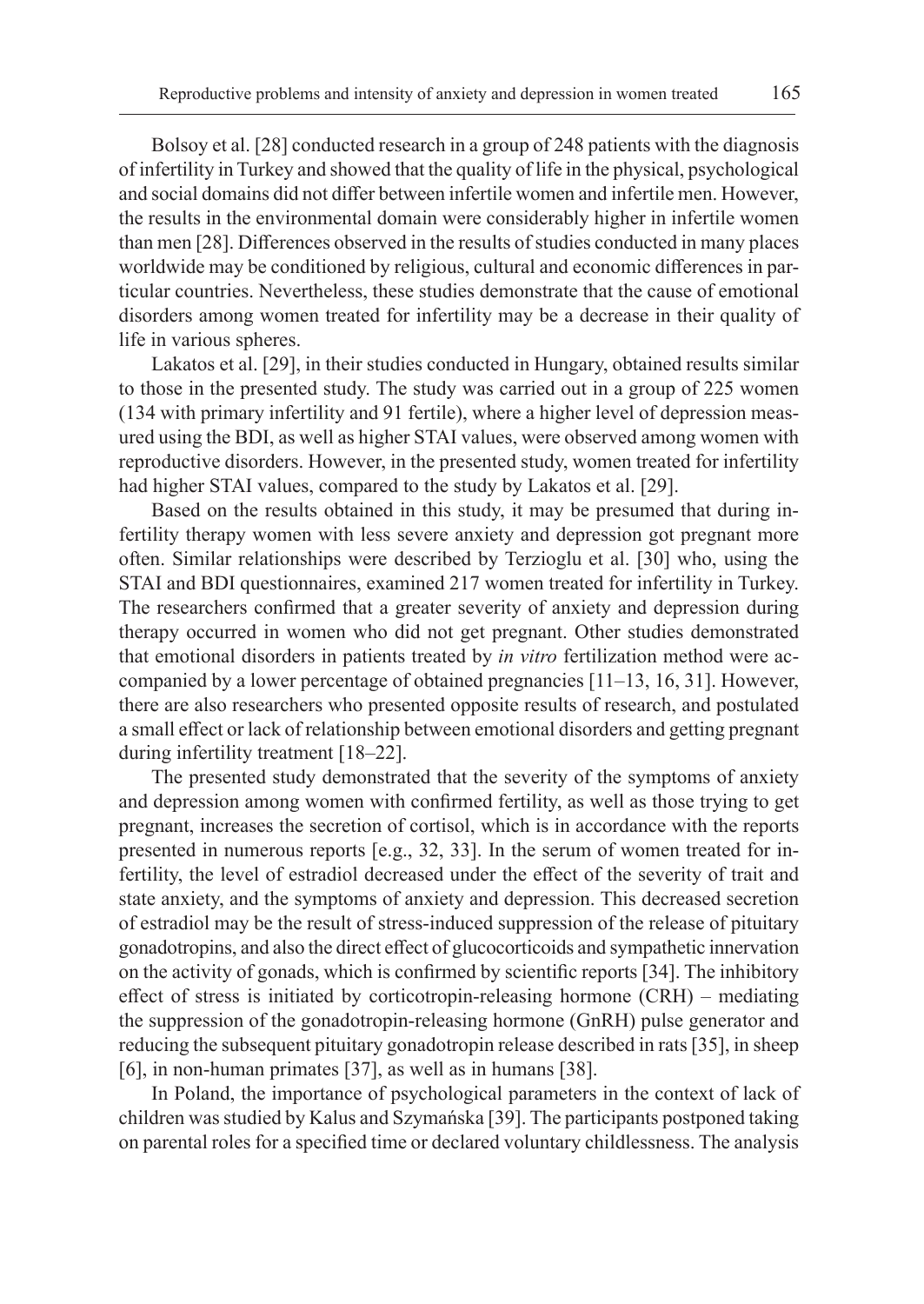showed that significant relationships exist between family assessment and: life satisfaction (in men), marital satisfaction (in women) and attitudes towards children (in both genders). The research revealed that both the quality of family relationships and gender play an important role in shaping procreative attitudes of spouses who do not take parental roles.

In the present study, the level of LH during ovulation decreased under the effect of trait and state anxiety and the symptoms of anxiety in women treated for infertility, as well as with the severity of trait anxiety and the symptoms of depression in women with confirmed fertility. This is confirmed by other studies [40, 41], which showed that the level of glucocorticoids caused by exposure to stress may reduce the release of sex steroids in association with the reduction of serum LH level.

Based on the results of the present study, it was found that the endometrial thickness was greater in women who got pregnant, than in those who did not get pregnant while trying to get pregnant naturally. Similar observations were made by Griesinger et al. [42] who proved that endometrial thickness is a prognostic factor in getting pregnant in the *in vitro* fertilization procedure. In their studies, EMT (endometrial thickness) indeed is an independent factor affecting outcome, this finding implies that at a baseline live birth rate of 20% an increase of 2 mm in EMT should result in an increase of the live birth rate of ~1.6%. This was not confirmed by the study by Barros Delgadillo et al. [43] conducted among couples trying to become pregnant by intrauterine insemination.

The current study demonstrated the importance of the role of a proper level of progesterone in getting pregnant naturally. Similar relationships were described in other studies [44, 45] among women who got pregnant due to IVF. The effect of the level of progesterone on getting pregnant was also confirmed by a study of the level of this hormone in follicular fluid, where higher values of this hormone were a prognostic factor in getting pregnant, which may play an important role in regulating oocyte developmental potential [46].

The observed stress-related disorders in the secretion of hormones, and consequently, an insufficient development of the endometrium in the sexual cycle, seem to explain an unfavorable effect on the chance of getting pregnant naturally. However, studies on animal models indicated that chronic, unpredictable stress in mice also weakens the potential for oocyte development by acute apoptosis and oxidative stress [47–49]. Therefore, it would be justifiable to conduct further studies within a wider scope in the future concerning the effect of emotional factors on fertility.

The results of own study suggest that an approach to women who are treated for reproductive problems should be verified [50]. A specialist in gynecology taking care of an infertile couple is not able on his own to diagnose and treat emotional disorders; hence, cooperation with a psychologist and psychiatrist is very important. Undoubtedly, the problem requires further research carried out in a larger group of women. These studies could contribute to the introduction of more comprehensive programs of action on behalf of prophylaxis and therapy of emotional disorders in women with reproductive problems.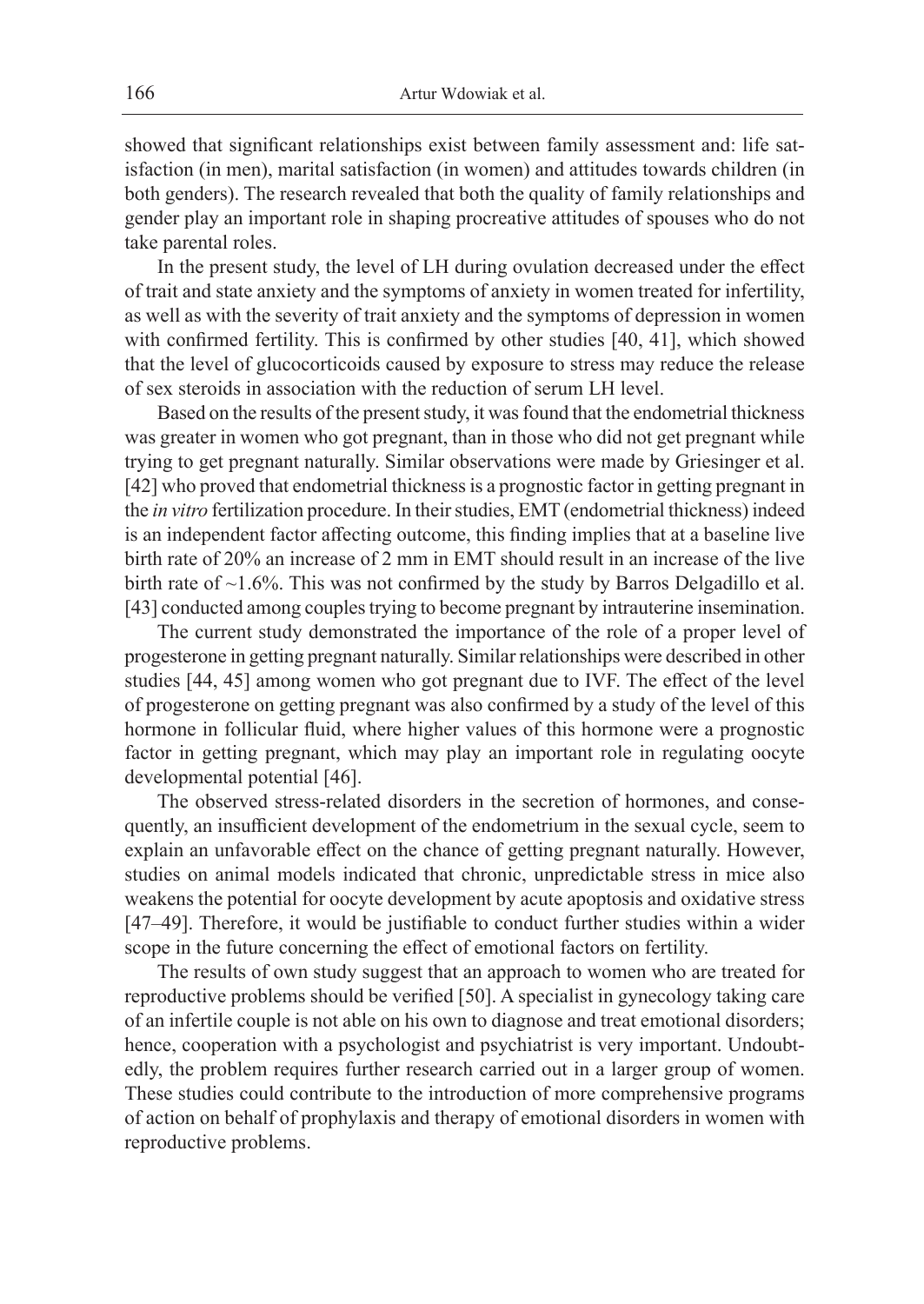A limitation of the study is the large disproportion in the number between the group of women who did not get pregnant and the group of women who got pregnancy. This is because natural efforts to get pregnant are on average 10% effective. Such numbers in statistical analysis made it impossible to use parametric tests and forced the use of non-parametric tests to compare quantitative features between the two groups.

## **Conclusions**

- 1. Severity of anxiety and depression may be one of the causes of human reproductive problems.
- 2. Emotional disorders exert an unfavorable effect on the secretion of sex cycle hormones and endometrial growth.
- 3. Couples with reproductive problems require psychological support in order to improve the outcomes of treatment of infertility.

## **References**

- 1. *Sytuacja demograficzna Polski. Raport 2013–2014*. ISBN 978-83-7027-591-4.
- 2. Hendrixson A. *Beyond bonus or bomb: Upholding the sexual and reproductive health of young people*. Reprod. Health Matters 2014; 22(43): 125–134.
- 3. Wdowiak A, Wdowiak E, Stec M, Bojar I. *Post-laparoscopy predictive factors of achieving pregnancy in patients treated for infertility*. Wideochir. Inne Tech. Małoinwazyjne 2016; 11(4): 253–258.
- 4. Sominsky L, Hodgson DM, McLaughlin EA, Smith R, Wall HM, Spencer SJ. *Linking stress and infertility: A novel role for ghrelin*. Endocr. Rev. 2017; 38(5): 432–467.
- 5. Wdowiak A, Makara-Studzińska M. *Problemy psychologiczne w niepłodności*. In: *Psychologia w położnictwie i ginekologii*. Makara-Studzińska M, Iwanowicz-Palus G, editors. Warsaw: PZWL Medical Publishing; 2009. P. 137–153.
- 6. Schaller MA, Griesinger G, Banz-Jansen C. *Women show a higher level of anxiety during IVF treatment than men and hold different concerns: A cohort study*. Arch. Gynecol. Obstet. 2016; 293(5): 1137–1145.
- 7. Quant HS, Zapantis A, Nihsen M, Bevilacqua K, Jindal S, Pal L. *Reproductive implications of psychological distress for couples undergoing IVF*. J. Assist. Reprod. Genet. 2013; 30(11): 1451–1458.
- 8. Smeenk JM, Verhaak CM, Stolwijk AM, Kremer JA, Braat DD. *Reasons for dropout in an in vitro fertilization/intracytoplasmic sperm injection pro-gram*. Fertil. Steril. 2004; 81(2): 262–268.
- 9. Smeenk JM, Verhaak CM, Eugster A, Minnen van A, Zielhuis GA, Braat DD. *The effect of anxiety and depression on the outcome of in-vitro fertilization*. Hum. Reprod. 2001; 16(7): 1420–1423.
- 10. Zigmond AS, Snaith RP. *The hospital anxiety and depression scale*. Acta Psychiatr. Scand. 1983; 67(6): 361–370.
- 11. Boivin J, Schmidt L. *Infertility-related stress in men and women predicts treatment outcome 1 year later*. Fertil. Steril. 2005; 83(6): 1745–1752.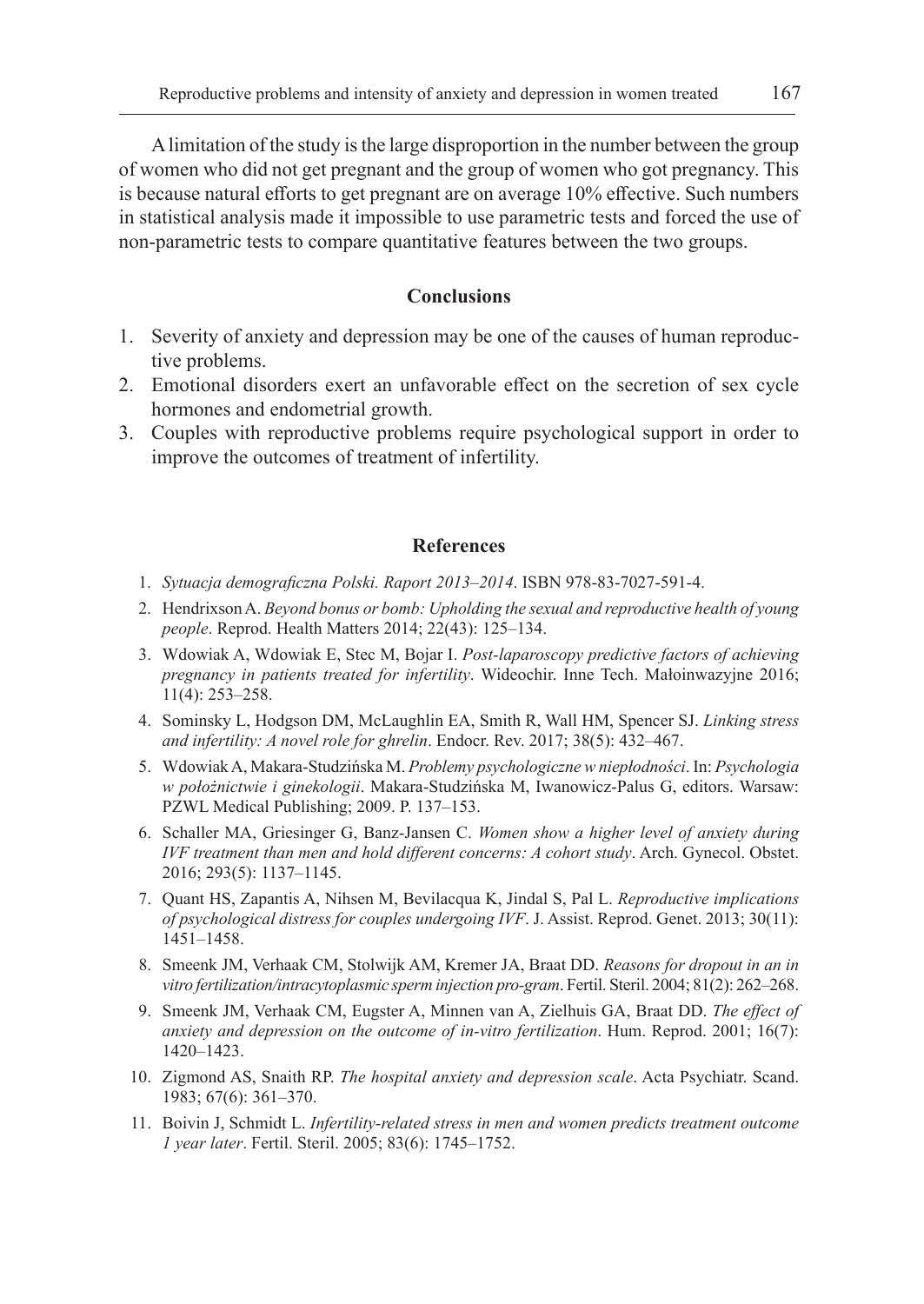- 12. Ebbesen SM, Zachariae R, Mehlsen MY, Thomsen D, Højgaard A, Ottosen L et al. *Stressful life events are associated with a poor invitro fertilization (IVF) outcome: A prospective study*. Hum. Reprod. 2009; 24(9): 2173–2182.
- 13. Lynch CD, Sundaram R, Maisog JM, Sweeney AM, Buck Louis GM. *Preconception stress increases the risk of infertility: Results from a couple-based prospective cohort study – The LIFE study*. Hum. Reprod. 2014; 29(5): 1067–1075.
- 14. Buck Louis GM, Lum KJ, Sundaram R, Chen Z, Kim S, Lynch CD et al. *Stress reduces conception probabilities across the fertile window: Evidence in support of relaxation*. Fertil. Steril. 2011; 95(7): 2184–2189.
- 15. Nepomnaschy PA, Welch K, McConnell D, Strassmann BI, England BG. *Stress and female reproductive function: A study of daily variations in cortisol, gonadotrophins, and gonadal steroids in a rural Mayan population*. Am. J. Hum. Biol. 2004; 16(5): 523–532.
- 16. Schliep KC, Mumford SL, Vladutiu CJ, Ahrens KA, Perkins NJ, Sjaarda LA et al. *Perceived stress, reproductive hormones, and ovulatory function: A prospective cohort study*. Epidemiology 2015; 26(2): 177–184.
- 17. Boivin J, Griffiths E, Venetis CA. *Emotional distress in infertile women and failure of assisted reproductive technologies: Meta-analysis of prospective psychosocial studies*. BMJ 2011; 342: d 223.
- 18. Donarelli Z, Lo Coco G, Gullo S, Marino A, Volpes A, Salerno L et al. *Infertility-related stress, anxiety and ovarian stimulation: Can couples be reassured about the effects of psychological factors on biological responses to assisted reproductive technology?* Reprod. Biomed. Soc. Online 2016; 3: 16–23.
- 19. Frederiksen Y, Farver-Vestergaard I, Skovgård NG, Ingerslev HJ, Zachariae R. *Efficacy of psychosocial interventions for psychological and pregnancy outcomes in infertile women and men: A systematic review and meta-analysis*. BMJ Open 2015; 5(1): e006592.
- 20. Hjollund NH, Bonde JP, Henriksen TB, Giwercman A, Olsen J. *Danish First Pregnancy Planner Study Team. Reproductive effects of male psychologic stress*. Epidemiology 2004; 15(1): 21–27.
- 21. Lintsen AM, Verhaak CM, Eijkemans MJ, Smeenk JM, Braat DD. *Anxiety and depression have no influence on the cancellation and pregnancy rates of a fi rst IVF or ICSI treatment*. Hum. Reprod. 2009; 24(5): 1092–1098.
- 22. Matthiesen SM, Frederiksen Y, Ingerslev HJ, Zachariae R*. Stress, distress and outcome of assisted reproductive technology (ART): A meta-analysis*. Hum. Reprod. 2011; 26(10): 2763–2776.
- 23. Nouri K, Litschauer B, Huber JC, Buerkle B, Tiringer D, Tempfer CB*. Saliva cortisol levels and subjective stress are not associated with number of oocytes after controlled ovarian hyperstimulation in patients undergoing in vitro fertilization*. Fertil. Steril. 2011; 96(1): 69–72.
- 24. Chi JH, Park IH, Sun HG, Kim JW, Lee KH. *Psychological distress and fertility quality of life (FertiQoL) in infertile Korean women: The first validation study of Korean FertiQoL*. Clin. Exp. Reprod Med. 2016; 43(3): 174–180.
- 25. Ramezanzadeh F, Aghssa MM, Abedinia N, Zayeri F, Khanafshar N, Shariat M. *A survey of relationship between anxiety, depression and duration of infertility*. BMC Womens Health 2004; 4(1): 9.
- 26. Ashkani H, Akbar A, Heydari ST. *Epidemiology of depression among infertile and fertile couples in Shiraz, southern Iran. Indian*. J. Med. Sci. 2006; 60(10): 399–406.
- 27. Matsubayashi H, Hosaka T, Izumi S, Suzuki T, Kondo A, Makino T. *Increased depression and anxiety in infertile Japanese women resulting from lack of husband's support and feelings of stress*. Gen. Hosp. Psychiatry 2004; 26(5): 398–404.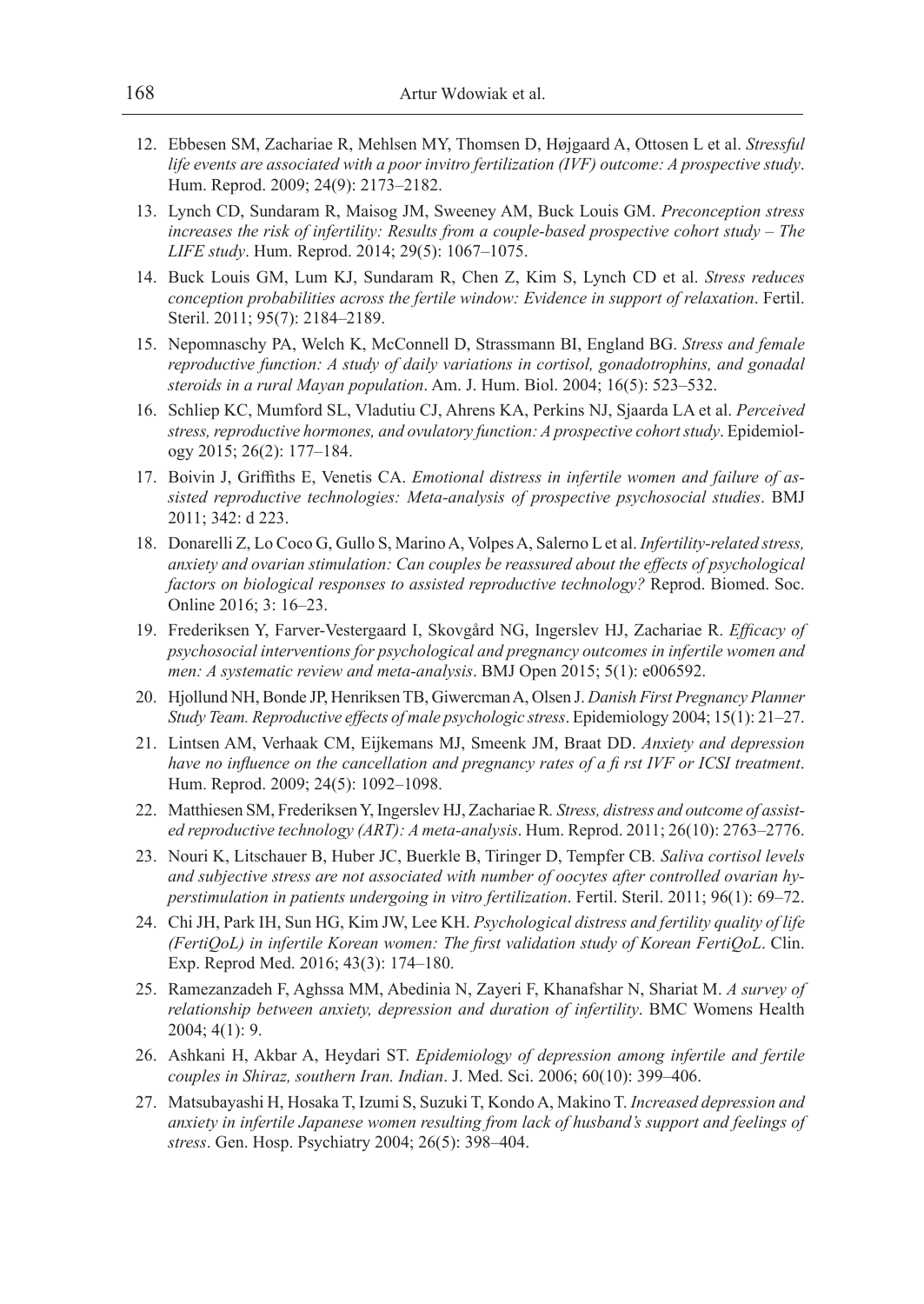- 28. Bolsoy N, Taspinar A, Kavlak O, Sirin A. *Differences in quality of life between infertile women and men in Turkey*. J. Obstet. Gynecol. Neonatal. Nurs. 2010; 39(2): 191–198.
- 29. Lakatos E, Szigeti JF, Ujma PP, Sexty R, Balog P. *Anxiety and depression among infertile women: A cross-sectional survey from Hungary*. BMC Womens Health 2017; 17(1): 48.
- 30. Terzioglu F, Turk R, Yucel C, Dilbaz S, Cinar O, Karahalil B. *The effect of anxiety and depression scores of couples who underwent assisted reproductive techniques on the pregnancy outcomes*. Afr. Health Sci. 2016; 16(2): 441–450.
- 31. Gourounti K, Anagnostopoulos F, Vaslamatzis G. *The relation of psychological stress to pregnancy outcome among women undergoing in-vitro fertilization and intracytoplasmic sperm injection*. Women Health 2011; 51(4): 321–339.
- 32. Spencer SJ, Tilbrook A. *The glucocorticoid contribution to obesity*. Stress 2011; 14(3): 233–246.
- 33. Spencer SJ, Priftis KN. *Regulation of the hypothalamic-pituitary-adrenal axis*. Neuroimmunomodulation. 2009; 16(5): 265–271.
- 34. Zimmermann CA, Arloth J, Santarelli S, Löschner A, Weber P, Schmidt MV et al. *Stress dynamically regulates co-expression networks of glucocorticoid receptor-dependent MDD and SCZ risk genes*. Transl. Psychiatry 2019; 9(1): 41.
- 35. Rivier C, Rivest S. *Effect of stress on the activity of the hypothalamic-pituitary-gonadal axis: Peripheral and central mechanisms*. Biol. Reprod. 1991; 45(4): 523–532.
- 36. Tilbrook AJ, Turner AI, Clarke IJ. *Effects of stress on reproduction in non-rodent mammals: The role of glucocorticoids and sex differences*. Rev. Reprod. 2000; 5(2): 105–113.
- 37. Williams CL, Nishihara M, Thalabard JC, Grosser PM, Hotchkiss J, Knobil E. *Corticotropinreleasing factor and gonadotropin-releasing hormone pulse generator activity in the rhesus monkey. Electrophysiological studies*. Neuroendocrinology 1990; 52(2): 133–137.
- 38. Barbarino A, De Marinis L, Folli G, Tofani A, Della Casa S, D'Amico C et al. *Corticotropinreleasing hormone inhibition of gonadotropin secretion during the menstrual cycle*. Metabolism 1989; 38(6): 504–506.
- 39. Kalus A, Szymańska J. *Psychologiczne korelaty oceny rodziny u małżonków niepodejmujących ról rodzicielskich w okresie wczesnej dorosłości*. Czasopismo Psychologiczne. Psychological Journal 2018; 24(3): 563–572.
- 40. Yap BK, Kazlauskas R, Elghazi K, Johnston GA, Weatherby RP. *Profiling of urinary testosterone and luteinizing hormone in exercise-stressed male athletes, using gas chromatographymass spectrometry and enzyme immunoassay techniques*. J. Chromatogr. B Biomed. Appl. 1996; 687(1): 117–125.
- 41. Cumming DC, Quigley ME, Yen SS. *Acute suppression of circulating testosterone levels by cortisol in men*. J. Clin. Endocrinol. Metab. 1983; 57(3): 671–673.
- 42. Griesinger G, Trevisan S, Cometti B. *Endometrial thickness on the day of embryo transfer is a poor predictor of IVF treatment outcome*. Hum. Reprod. Open 2018; 2018(1): hox031.
- 43. Barros Delgadillo JC, Rojas Ruiz JC, Molina Munguía AC, Villalobos Acosta S, Sánchez Solís V, Barroso Villa G et al. *Prognostic factors of pregnancy in intrauterine insemination*. Ginecol. Obstet. Mex. 2006; 74(12): 611–625.
- 44. Carmona F, Balasch J, Creus M, Fábregues F, Casamitjana R, Cívico S et al. *Early hormonal markers of pregnancy outcome after in vitro fertilization and embryo transfer*. J. Assist. Reprod. Genet. 2003; 20(12): 521–526.
- 45. Kim JH, Shin MS, Yi G, Jee BC, Lee JR, Suh CS et al. *Serum biomarkers for predicting pregnancy outcome in women undergoing IVF: Human chorionic gonadotropin, progesterone, and inhibin A level at 11 days post-ET*. Clin. Exp. Reprod. Med. 2012; 39(1): 28–32.